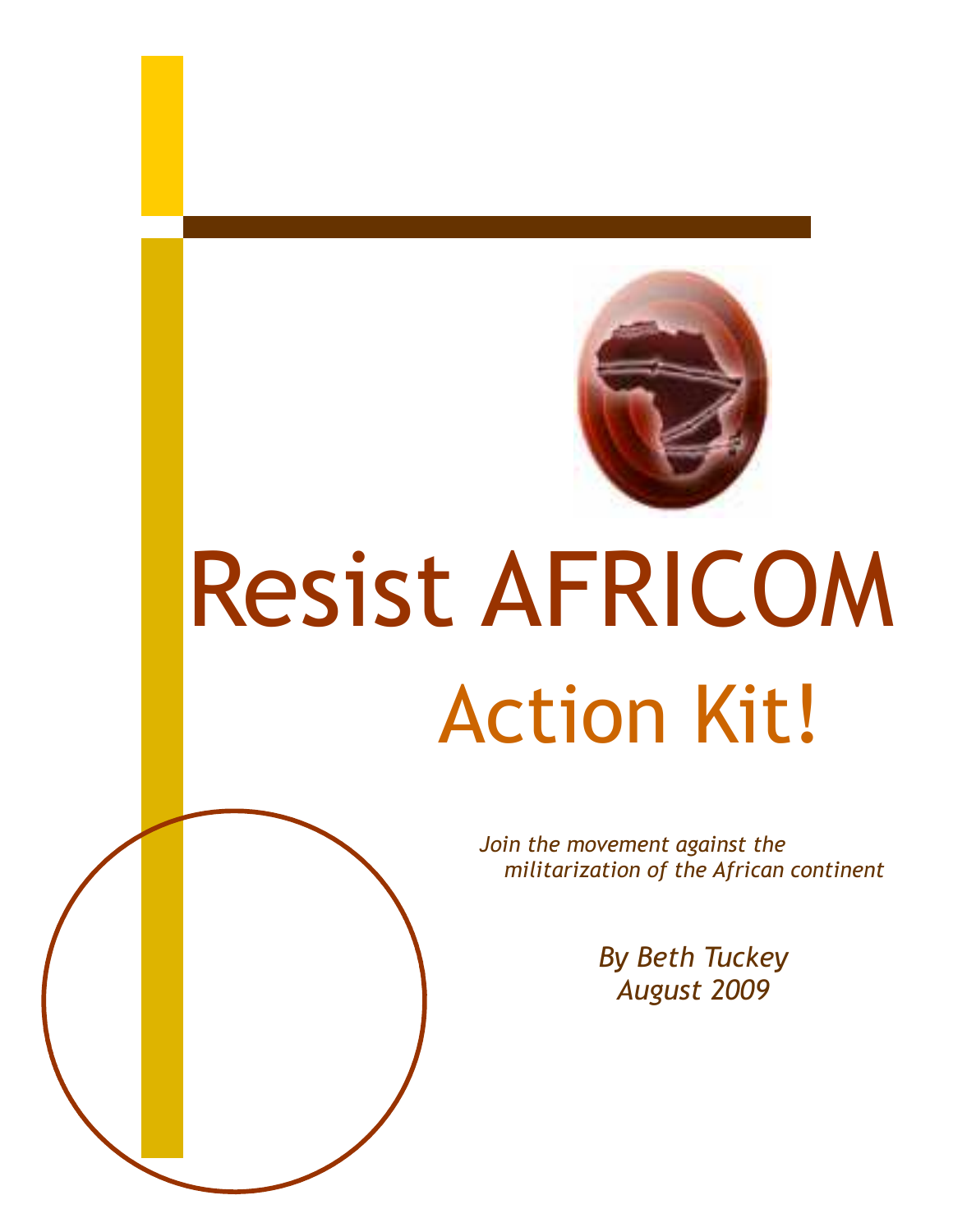# Table of Contents

This guide is designed to help you advocate effectively and mobilize members of your community to join the movement against the militarization of the African continent.

| How to Advocate against AFRICOM in Congress11     |  |
|---------------------------------------------------|--|
|                                                   |  |
|                                                   |  |
| How to Advocate against AFRICOM - other options14 |  |
|                                                   |  |
|                                                   |  |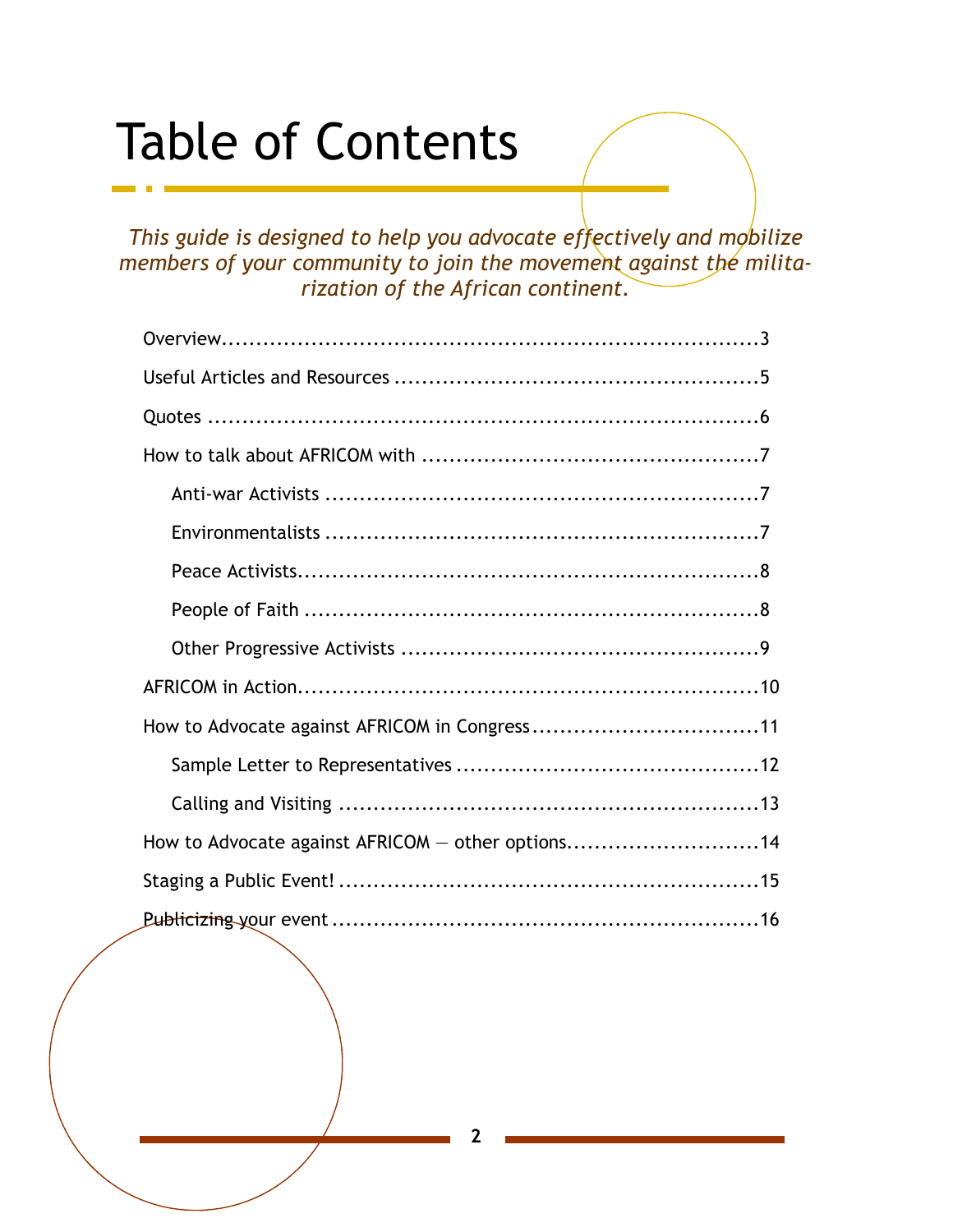# Overview

For decades (one could argue centuries), Africa has played host to a number of Western militaries. Throughout the Cold War, the United States and Russia both armed  $\rho$ roxy African militaries, bringing the Communism/Anti-Communism battle to play out on African soil. When the war ended, the two powers withdrew from the continent with little attention to what might happen as a result of their military vacuum. The weapons given to Africa during that era are still in use today, often by rebel forces who brutalize and destabilize local populations.

Although the Clinton Administration is more often known for what it didn't do to intervene in Africa, programs such as the African Crisis Response Initiative were established during his presidency to train and equip African forces. It was also during the 1990's that resources for the non-military branches of our government were cut in favor of bolstering the Defense Department's capacity. Then, the 1998 terrorist bombings of U.S. embassies in Kenya and Tanzania served as the bridge between old and new U.S. military relations with Africa. Since then, Africa's geopolitical importance to the War on Terrorism has dictated U.S. policy toward the region, particularly under President George W. Bush.

In February 2007, President Bush announced that the United States would create a new military command for Africa, to be known as the Africa Command or AFRICOM, to protect U.S. national security interests on the African continent. Previously, control over U.S. military operations in Africa was divided between three different commands: European Command, which oversaw North Africa and most of sub-Saharan Africa; Central Command, which had responsibility for Egypt and the Horn of Africa; and Pacific Command, which administered the Indian Ocean and Madagascar.

The new command set up shop in Stuttgart, Germany in October 2007, as a sub-command of the European Command, and became a fully independent command in October 2008. Initially, the Pentagon had intended to establish a headquarters on the continent, but due to strong public outcry from African governments and civil society, the command will remain in Europe for the time being.

The Pentagon claims that AFRICOM is all about integrating coordination and "building partner capacity." But as you saw in the "Resist AFRICOM" film, the new structure is really about securing oil resources, countering terrorism, and rolling back Chinese economic influence on the continent. U.S. oil imports from Africa have already reached 24% - more than what the U.S. currently imports from the Middle East.

Furthermore, AFRICOM places many civilian duties under the jurisdiction of U.S. soldiers and provides a structure under which the U.S. government can continue to provide training and equipping to African militaries, regardless of their human rights record. Without good governance and strong national institutions, who will provide that military support when the U.S. decides to leave? Too often, such training only results in better-armed rebel groups and future instability  $-$  in the Democratic Republic of the Congo (DRC), U.S.trained soldiers are raping civilians; in Chad, U.S.-trained soldiers have defected and joined rebel groups; in Nigeria, U.S.-funded and trained soldiers enact terrible violence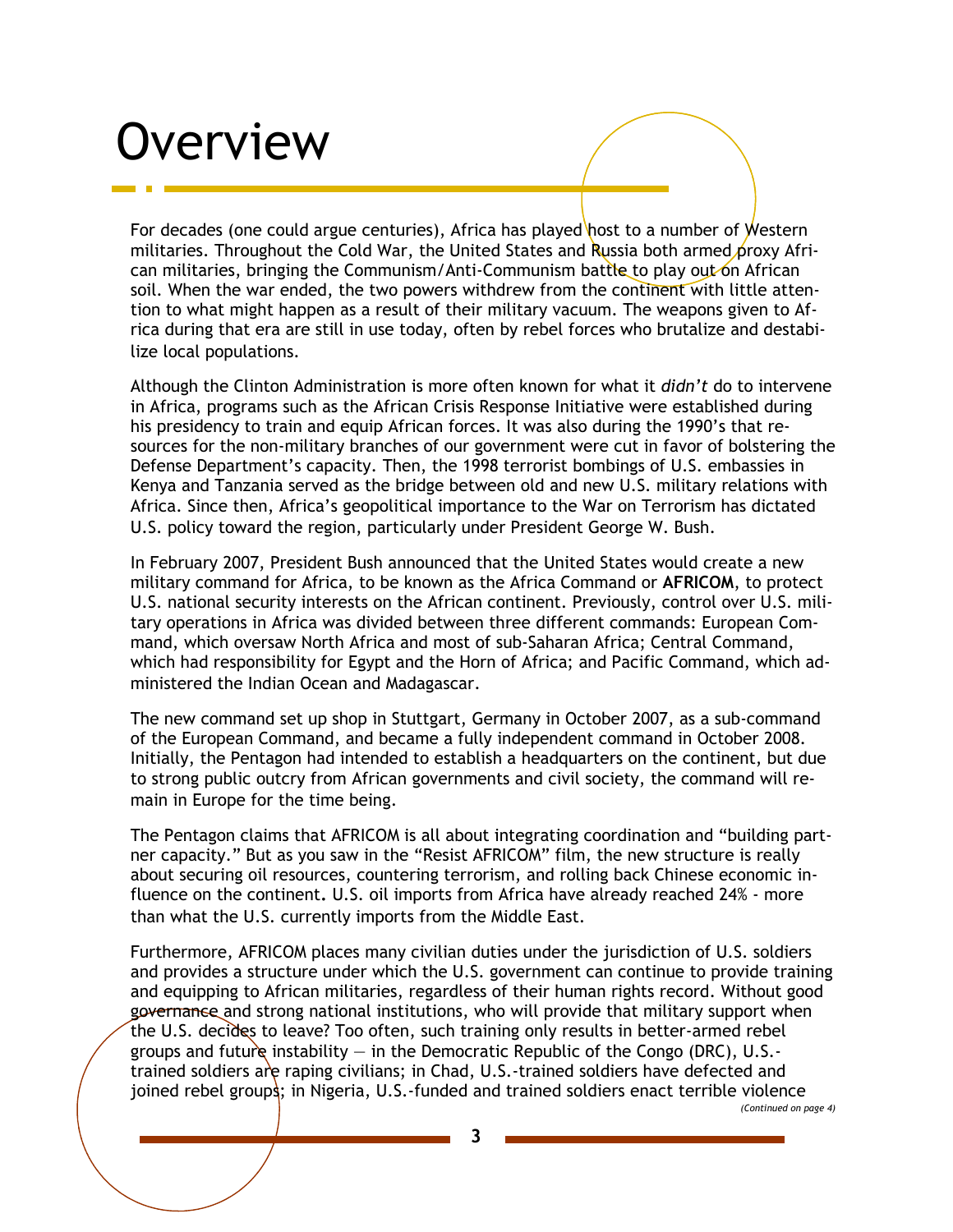(Continued from page 3)

against the people of the Niger Delta.

Yet, rather than strengthening the African Union, enacting fair trade policies, or working multilaterally to support grassroots development, the U.S. has chosen to invest in military training, equipping, and intelligence in Africa. In President Barack Obama's fiscal year 2010 budget request, approximately \$4.3 billion is allocated toward military programs and hardware in Africa. If you had \$4.3 billion to spend in Africa, what would you do with it?

Most importantly, Africans are not asking for AFRICOM. In fact, a majority of African civilians, governments, and many regional bodies have voiced a vehement "no" to the presence of an American military force in their backyard.

Ultimately, true security in Africa can be attained if the United States is willing to work in concert with Africans to determine their needs and desires. Washington can assist in boosting education, jobs, and health care on the continent. It can offer debt relief and an elimination of unjust trade policies. But not under a military command.

Unfortunately, AFRICOM has only gotten worse since the election of President Obama, so it will take strong citizen pressure to reverse the trend toward militarization. Pushing a diplomatic strategy that relies on true partnership with African governments, the African Union (AU), and African Civil Society is the only approach that is truly in the mutual, longterm interests of the American people and the citizens of Africa's many nations.

Resistance to AFRICOM is possible from many angles: anti-war activists can see AFRICOM as an extension of the flawed Global War on Terror, environmentalists can see AFRICOM as an attempt to maintain our dependence on foreign oil, peace activists can see AFRICOM as the next step in militarizing U.S. foreign policy, people of faith can see AFRICOM as a structure that marginalizes the poor and sacrifices our common humanity, and progressive activists can see AFRICOM as an incursion upon the values we seek to uphold as members of our global human society.

Ultimately, the broader militarization of Africa must end. Simply getting rid of AFRICOM as a U.S. regional command does not mean that military programs will stop. Therefore, as we continue to discuss AFRICOM throughout this Action Kit, it is important to remember the broader context, and the need to eliminate all forms of military domination on the African continent.

Thanks for reading!

Africa Faith and Justice Network & the Resist/AFRICOM Group

4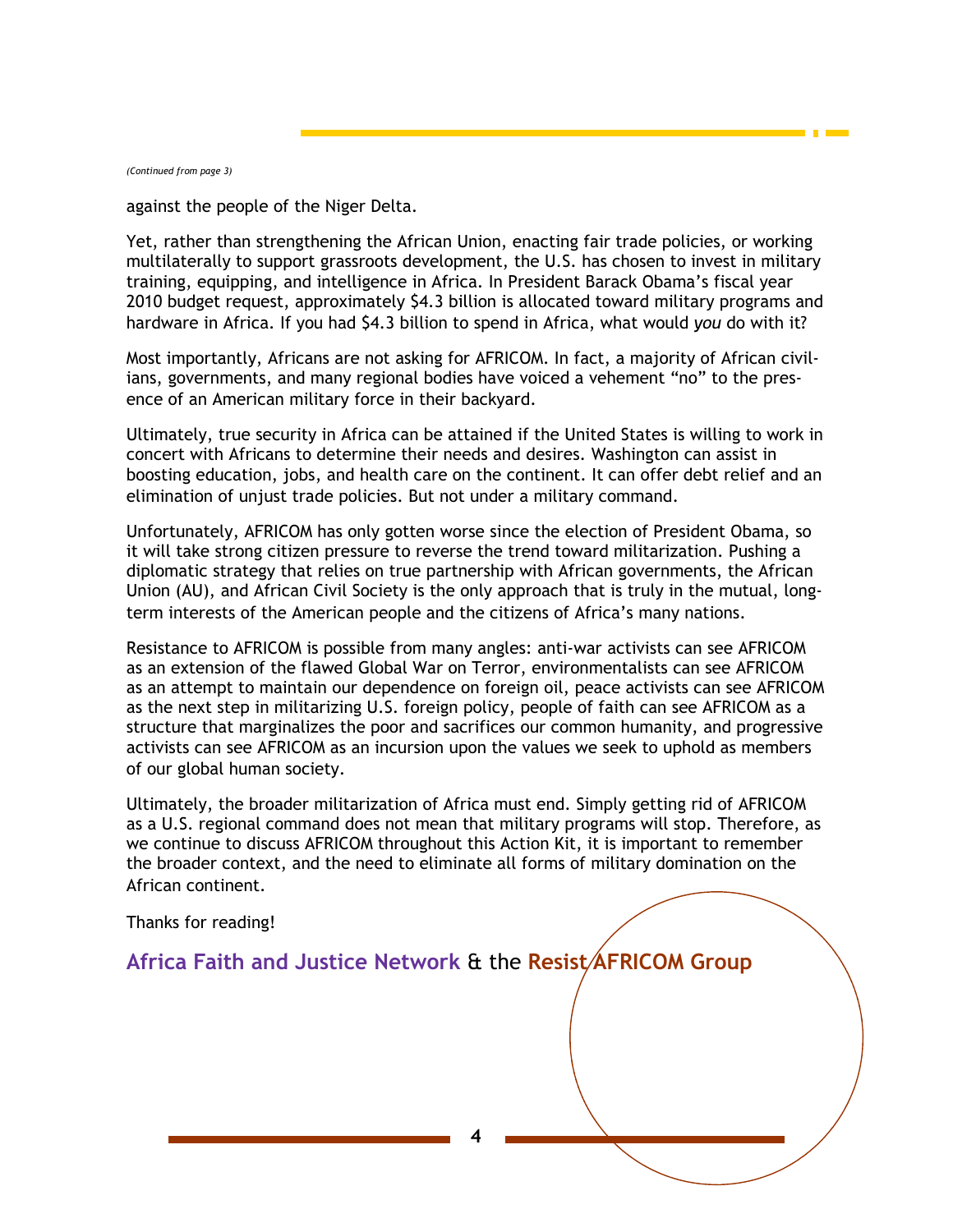# Useful Articles and Resources

For up-to-date news and resources, including a copy of the film, visit the Resist AFRICOM website at

www.resistafricom.org!

"Nana Akyea Mensah's Corner," a Ghanaian blog on AFRICOM Nana Akyea Mensah nanaakyeamensah.blogspot.com/2009/07/ghanaiansdiscuss-africom-obamas-visit.html? zx=2d8cd81983b751b5

#### "Making Peace or Fueling War in Africa,"

Daniel Volman and William Minter. Foreign Policy in Focus, 13 March 2009. http://www.fpif.org/fpiftxt/5960

"Critics Target U.S. Africa Command," Lawrence Delevingne. Inter Press News Service, 2 June 2008. http://ipsnews.net/africa/nota.asp? idnews=42623

#### "African Voices on AFRICOM,"

Brooks Harris and Matt Levy. Africa Action, 22 February 2008. http:// www.africaaction.org/resources/ page.php? op=read&documentid=2826&type=6

"Militarizing Africa (Again)," Daniel Volman and Beth Tuckey. Foreign Policy in Focus, 21 February 2008. http://www.fpif.org/fpiftxt/4997

"Bush's Africa Burden," Rosa Brooks LA Times, 21 February 2008. http:// www.latimes.com/news/opinion/ commentary/la-oebrooks21feb21,0,344142.column

"Into Africa Without a Map," David Ignatius The Washington Post, 6 January 2008. http://www.washingtonpost.com/wpdyn/content/article/2008/01/04/ AR2008010403562\_pf.html

#### "Why U.S.'s AFRICOM Will Hurt Africa,"

Michele Ruiters. Business Day (Johannesburg), 14 February 2007. http://allafrica.com/ stories/200702140349.html

5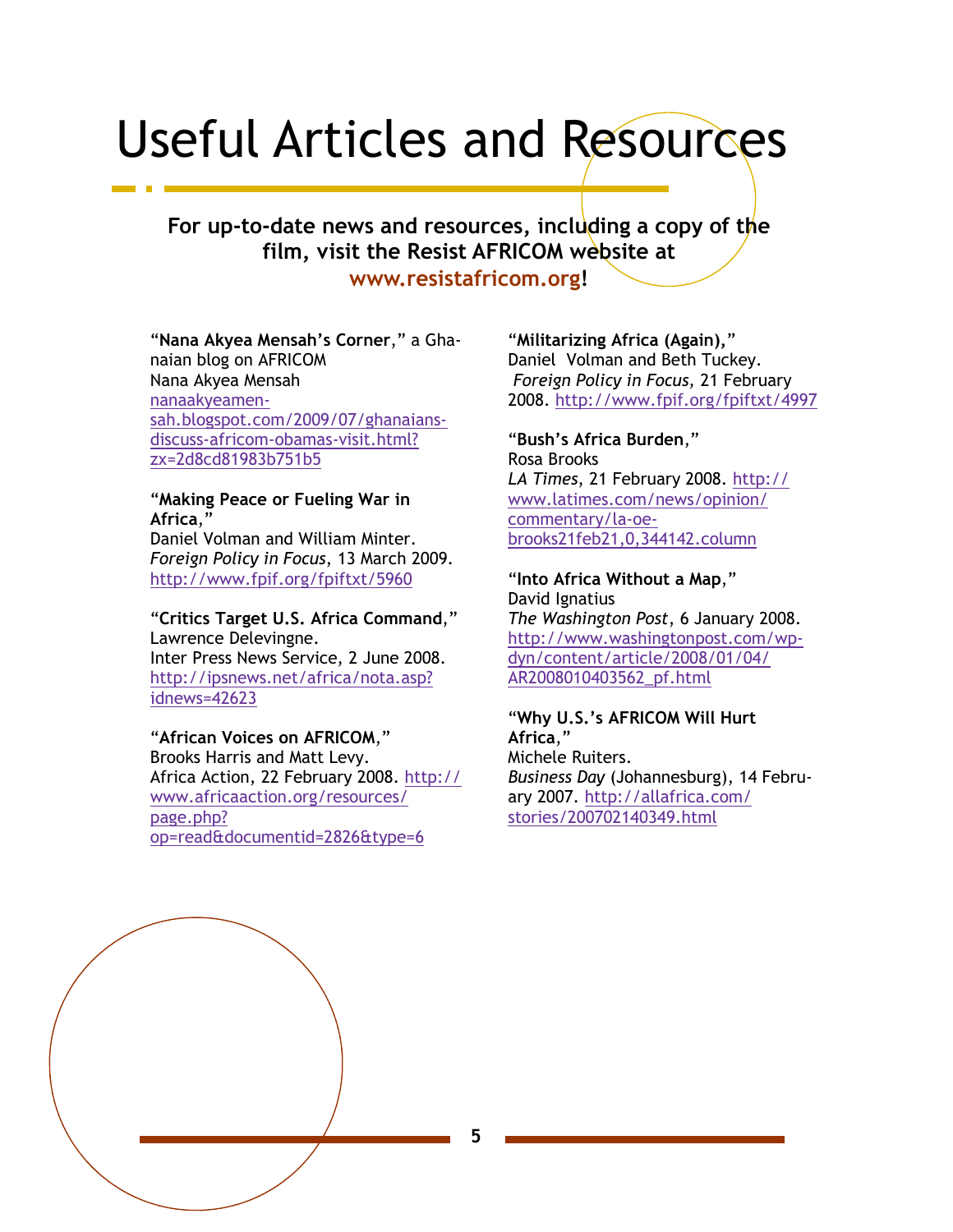# uotes

"U.S. military involvement in Africa has historically proven inimical to the interests of the African people"

–Ezekiel Pajibo, Director of the Center for Democratic Empowerment in Liberia, in "Critics Target U.S. Africa Command"

"...AFRICOM is yet another example of the Bush administration's policy of unilazteralism and its obsession with displays of military power."

–Najum Mushtaq, a contributor to Right Web in Kenya, in "America's Africa Misadventure"

"The U.S. now risks awakening a new African nationalism that legitimately doubts the sincerity of American objectives. Emboldened by high primary-commodity prices and accountable to domestic constituencies that still remember the arbitrary oppression of colonialism, Africans are speaking their minds. America should listen."

–Carl LeVan, Assistant Professor in the School of International Service and Co-Chairman of American University's Council on African Studies in "Keeping the Baloney Out of Africa"

"Clearly because they are not on African soil to protect our interests, they are on African soil to facilitate the exploitation of our resources for the benefit of the tiny minority that controls the wealth of the American people and who are sitting on top of this world…"

–Kwesi Pratt, Editor of The Insight - a Ghanaian newspaper, in a 2007 interview

"Throughout the continent, Africans are realizing that in a world of finite resources, funds spent on militarism come at the expense of education, healthcare, and housing, the building blocks of stable societies."

–Emira Woods, Co-Director of Foreign Policy in Focus at the Institute for Policy Studies, in "Africa's Own Needs Should Come First"

"…it looks like [AFRICOM is] going over there to protect oil and fight terrorists, the same misguided way that we fought terrorists in other places."

—Representative John Tierney (D-MA) in a Subcommittee on National Security and Foreign Affairs hearing on AFRICOM.

"Its nation-building goal sounds noble, but so did European imperialism of 150 years ago to its proponents. Before America sends its soldiers marching off to save Africa, we need more discussion about what this mission is all about."

–David Ignatius, Washington Post Columnist, in "Into Africa Without a Map"

"Promoting African peace, democracy and development are all good things, but the U.S. efforts might be more palatable if the velvet glove handing out foreign aid weren't stretched so obviously over the iron fist of the world's most lethal war-fighting machine."

–Rosa Brooks, Op-Ed Columnist at the LA Times in "Bush's Africa Burden"

6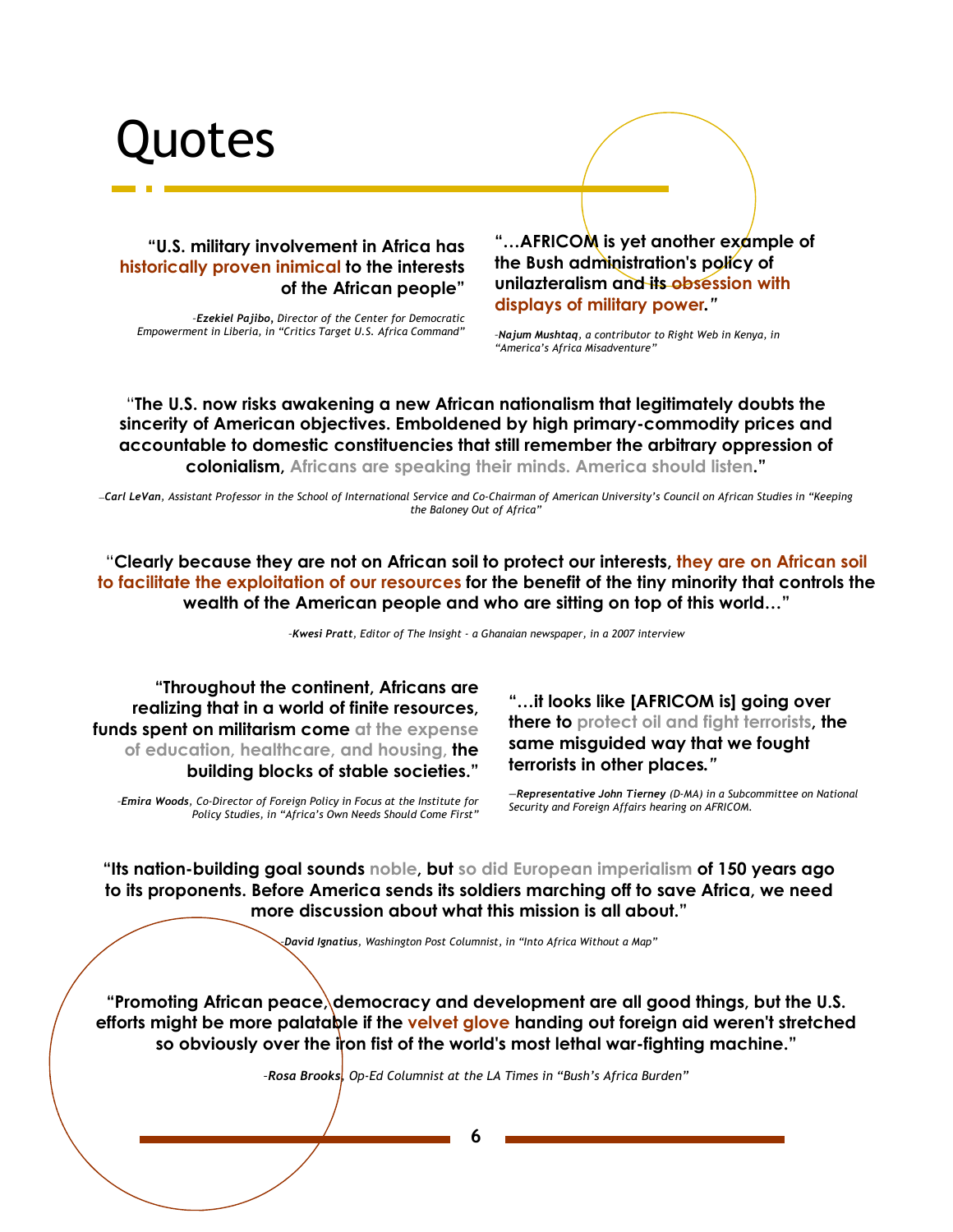# How to talk about AFRICOM with...

#### Anti-War (Iraq and Afghanistan) Activists:

Just as the Bush administration responded to terrorism and America's oil addiction with the military in the Middle East, the same has been done in Africa. What the U.S. sees as "threats" to its interests are dealt with by pouring more weapons into the continent, not by using diplomacy or development.

The wars in Iraq and Afghanistan remind us that a military approach to unstable situations only breeds further violence. In the Middle East, civilians have suffered the most, and the same is true when the U.S. uses its military resources in Africa.

The U.S. currently trains and equips militaries in countries like Chad, Uganda, and DR Congo, none of which can claim responsible democratic leaders. During the Cold War, the U.S. armed and trained what is now the Taliban in Afghanistan, and gave weapons to repressive dictators in Africa to the detriment of the people. Instead of approaching the continent with equitable trade policies and development aid, the U.S. has repeatedly undermined efforts at democracy, whether through its own policies or the policies of multinational institutions such as the IMF and World Bank.

Greg Mortensen, co-author of the book "Three Cups of Tea" and founder of the Central Asia Institute has been credited by Nicholas Kristof at the New York Times for doing more for our national security than the entire U.S. military in Afghanistan and Pakistan. His mission is simply to build community-based education systems, particularly for girls, so that they may have a more comprehensive understanding of the world around them. Not only does this decrease Al Qaeda recruits, but it increases prosperity in this largely impoverished region.

Africa is not so different. Schools, fair trade laws, corporate social responsibility, and health care would do far more for the

continent than AFRICOM. And at a fraction of the cost.

For those of you working to end the wars in Iraq and Afghanistan, it is important to know that some of the same policies are being applied in Africa. We must consider the movement against AFRICOM as one in the same with the movement against the U.S. military in the Middle East and around the world.

#### Environmentalists:

As you saw in the film and in many of the articles posted on the Resist AFRICOM website, one of AFRICOM's primary goals is to secure Africa's oil resources. Although military officials will often publicly deny such claims, they have been perfectly clear about their intentions in more private settings. Africa has surpassed the Middle East as a source of foreign oil, with 24% of U.S. oil imports coming from the African continent (15-18% if you exclude north Africa).

Throughout the world, countries which possess vast amounts of fossil fuels are not only plagued by violent conflict but have seen their land, air, and waters destroyed by pollution. Then, such resources are burned in the developed world, thereby contributing to climate change and the further impoverishment of African civilians.

In the Niger Delta, gas flares have polluted the air to such an extent that the people of the Delta cannot be out in the rain, when the toxins are pulled from the air. The film "Sweet Crude" accurately and eloquently shows the struggle of the people of the Delta region to cleanse their environment and to achieve justice. In early-to-mid 2009, the Nigerian military initiated a series of attacks against the people of the Delta. They claimed their mission was to eliminate the numerous rebel militias such as the Movement for the Emancipation of the Niger Delta (MEND), but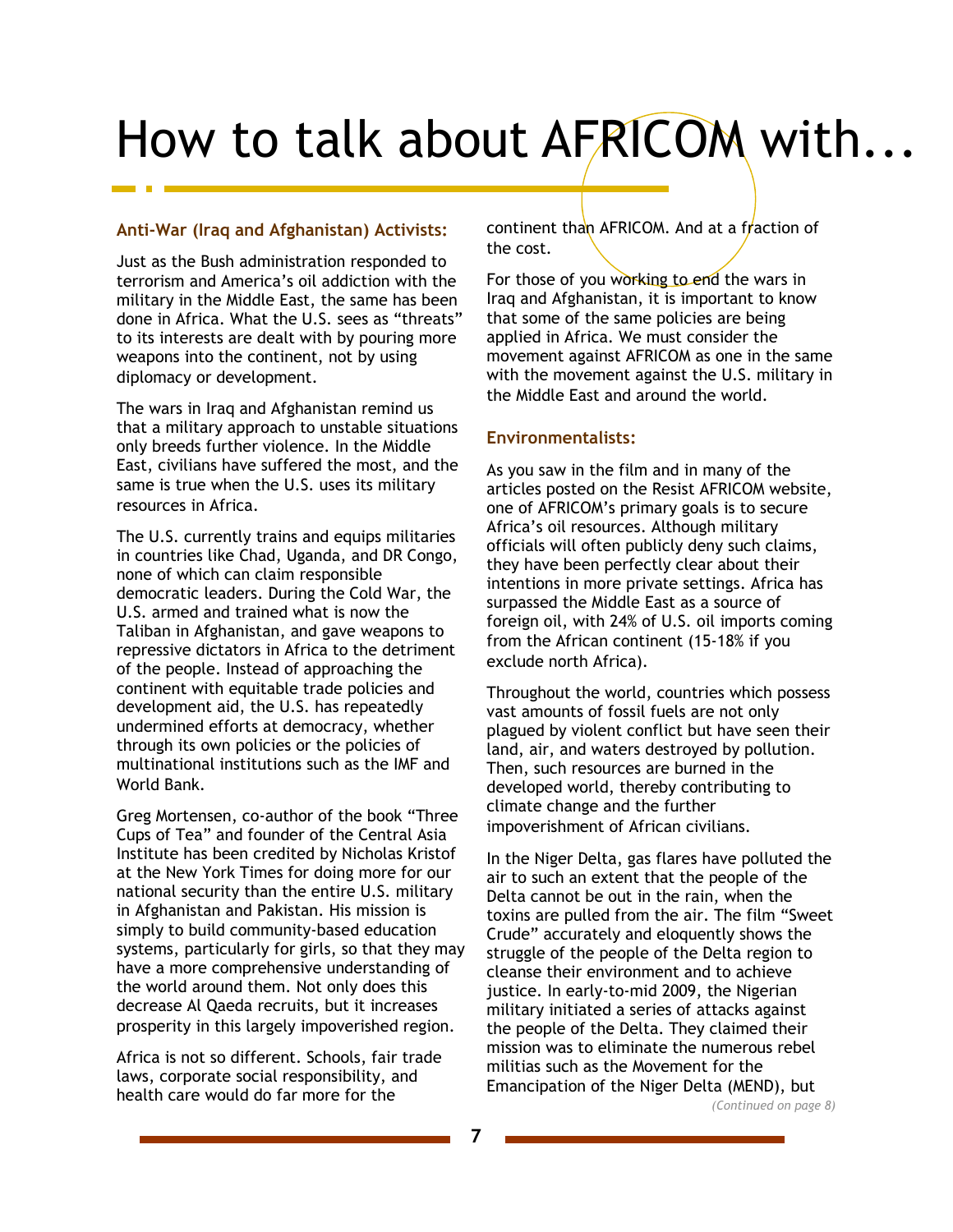#### (Continued from page 7)

the real mission to secure oil supplies only resulted in death and displacement of the local population. The U.S. gives millions of dollars a year worth of military training and equipment to Nigeria through AFRICOM.

Rather than relying on the military to secure oil supplies, the U.S. should seek a balanced and equitable approach to the natural resource industry. At the same time, the U.S. must work to decrease its consumption of fossil fuels and invest more in clean energy alternatives. U.S. oil companies and subsidiaries such as Chevron and Shell Oil Company must be held accountable for their destruction and contribute to environmental restoration throughout the continent.

For those of you who are passionate about global warming and the environment, it is important to know that AFRICOM is only contributing to pollution, resource-related human rights abuses, and climate change. We must consider the movement against AFRICOM as part of the effort to achieve a clean world for tomorrow's children.

#### Peace Activists:

The world's great peace activists have written repeatedly about the need to find solutions to our problems that do not involve the military. Ghandi preached a message of non-violence that resounded throughout the world and is still used today to remind ourselves what true peace means. Too often, world leaders claim that a military option is the only way to achieve peace or to end a violent situation.

AFRICOM is being touted as a tool to help African militaries secure their borders, fight rebel insurgencies, and defend against foreign attacks. War never ends with war. It ends with talking at a negotiating table. It is imperative that peace activists use their knowledge of non-violence to make it clear to the U.S. government that AFRICOM will never make the U.S. or Africa more secure.

Some of AFRICOM's most important programs are to deliver humanitarian aid to communities on the continent. Thus, rather than civilians digging wells, there are soldiers in uniform building bridges and erecting dental clinics. Not only does this militarize the field of foreign aid, it serves as a very poor example to countries that already overuse the military. U.S. soldiers do not build schools in the U.S. and they should not build schools in Africa. The United States government should put more money into its civilian branches and work with local communities to provide services like education and health care. Rather than spending nearly \$4.3 billion on AFRICOM, the U.S. could instead provide schooling to over 17 million street children. Imagine the effect of that education on development, stability, and Africa's prosperity.

For those of you who consider yourself a peace activist, it must be very clear that AFRICOM will not advance peace in Africa but only damage it. We must consider the movement against AFRICOM as an integral part of the struggle to achieve a world of non-violence.

#### People of Faith:

The Christian community, the Jewish community, the Muslim community, the Buddhist community, and the Ba'hai community, among others, all have one core message in common: love and peace. Most faiths emphasize the importance of loving your neighbor as yourself, of devoting your energy to a peaceful world, and of helping to lift up the poor.

In the Catholic faith, the social teachings of the church tell us to act in solidarity with those who are less fortunate, to treat others with dignity and respect, and to act in the common good rather than the good of the few. AFRICOM is a direct violation of all of these principles and should be seen by Christians as an affront to Jesus' message of peace.

African civil society is generally opposed to

(Continued on page 9)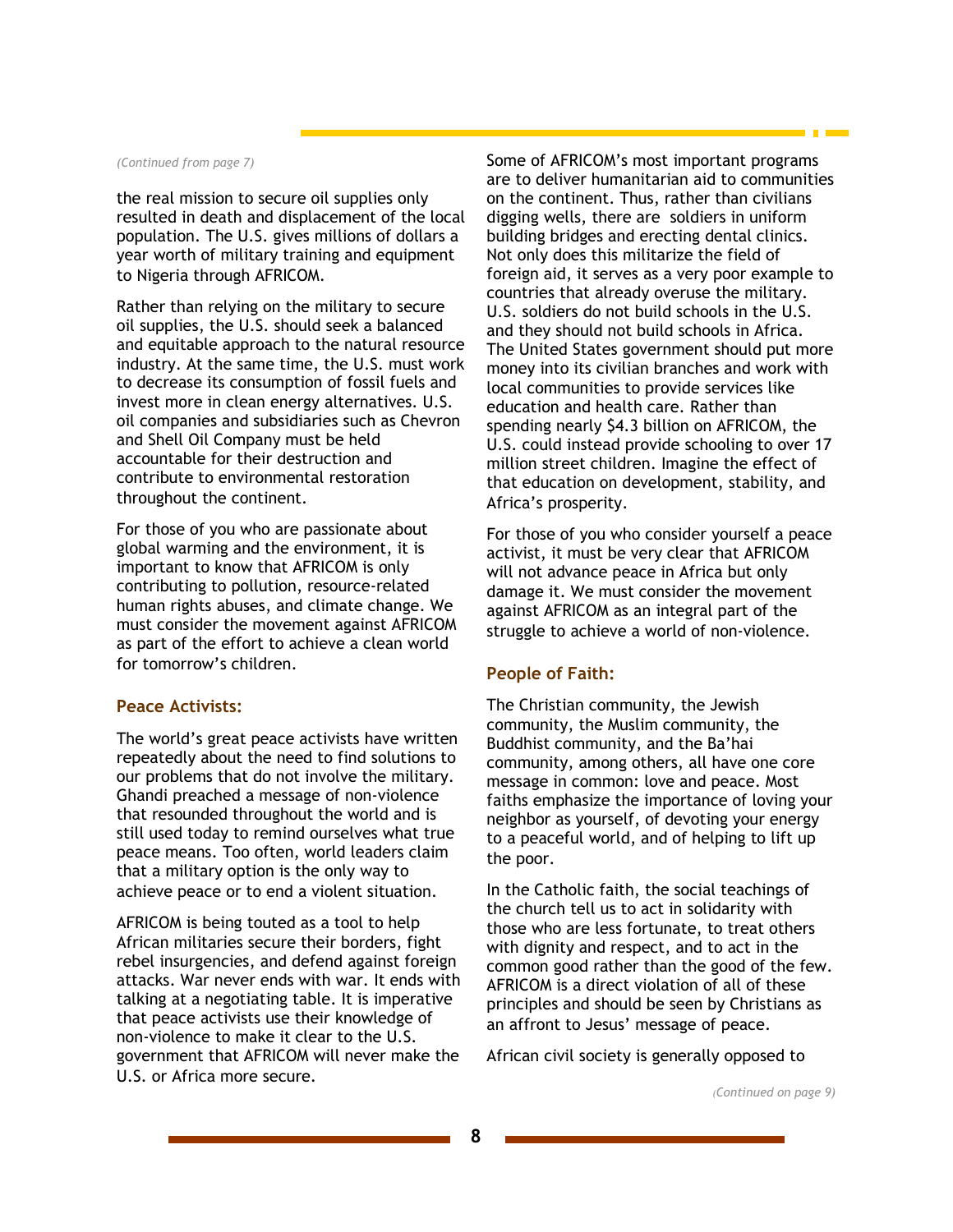#### (Continued from page 8)

AFRICOM. Instead of valuing and respecting that opinion, the United States has pushed ahead with its military agenda. AFRICOM will not end Africa's cycle of violence nor will it lift people out of poverty – it will only add money to the coffers of wealthy oil companies and military contractors. To truly walk in solidarity with Africa's people, the U.S. must listen to their needs and desires and advance an agenda that works for the common good.

For those of you who consider yourself a person of faith (no matter what your faith may be), it is important to recognize that the U.S. military presence in Africa acts in contradiction to the many of the teachings of the Old Testament, the Bible, the Quran, of prophet Mohammad and of Buddha. We must consider the movement against AFRICOM as a means of putting our faith into action.

#### Progressive Activists on All Social Justice Issues:

Progressive activists are often passionate about numerous issues – militarism, corporate empire, poverty reduction, wealth redistribution, food security, universal health care, and many more. For you, taking part in the movement against AFRICOM should be a no-brainer. As we know, "a nation that continues year after year to spend more money on military defense than on programs of social uplift is approaching spiritual death."(Martin Luther King Jr.)

AFRICOM will not help Africans address their real needs but will instead extend America's political and corporate empire to suit the needs of the U.S. AFRICOM will disproportionately affect the poor, it will sacrifice long-term democratic stability, and it will contribute to environmental degradation by spending money that could otherwise be used for true grassroots development and diplomacy.

For those of you who consider yourself a progressive activist, add AFRICOM to your list of social justice issues and work to raise awareness among your various communities using this toolkit. The movement against AFRICOM is merely one piece in the broader effort to achieve global social justice, but it is an important one. We sincerely hope that you will approach this issue with as much passion as any other, and join us in the struggle against militarism in all its forms!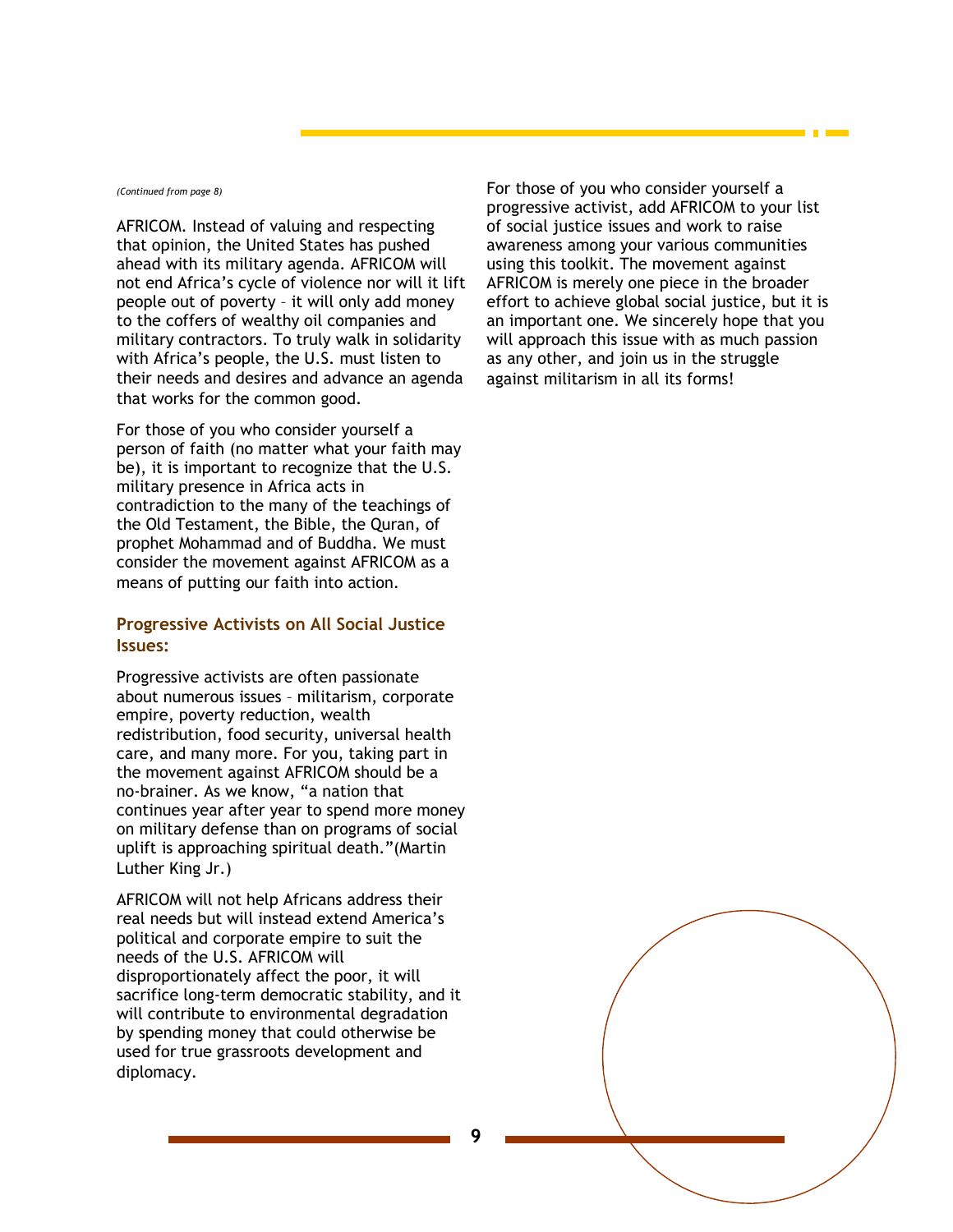### AFRICOM in Action some examples of militarism's failures on the continent

### The Horn of Africa

The Combined Joint Task Force-Horn of Africa (CJTF-HOA). which has taken the lead in U.S. engagement with Somalia, through intelligence, equipment, and personnel support, helped launch Ethiopia's 2006 invasion and subsequent air raids against Somalia. These military efforts succeeded in their mission of overthrowing the Islamic Courts Union, and but without any mechanism for humanitarian support or re-stabilization, resulted in inflamed anti-US sentiment, a crisis of internal displacement (over 300,000 civilians were displaced by mid-2007), and further destabilization of the national political process.

The CJFT-HOA has often been cited as a model for AFRICOM's operations elsewhere on the continent. Daniel Volman and William Minter instead describe its actions "a textbook case of the negative results of "aggregating" local threats into an undifferentiated concept of global terrorism." And despite its poor human rights record, Ethiopia, for strategic reasons, receives more aid than almost any other African nation.

### Nigeria

"Nigeria is the fifth largest source of U.S. oil imports, and disruption of supply from Nigeria would represent a major blow to  $\mathsf{U}_k$  S. oil security strategy," according to the State Department's budget request justification for the 2007 fiscal year. The U.S. has funded and trained soldiers for years, and has requested millions of dollars in increased funding for weapons and training in 2010 .

Instability and attacks by militants of the Movement for the Emancipation of the Niger Delta (MEND), has repeatedly interrupted the flow of oil from the Niger Delta. Yet the strong presence of militarism in Nigerian politics throughout its history has caused much bloodshed and hindered political and economic growth, exacerbating regional inequalities and the marginalization of citizens in the Niger Delta. Actions in pursuit of security in the region have usually meant terrible violence against the people of the Niger Delta.

### Northern Uganda and "Operation Lightning Thunder"

The US has trained and equipped Ugandan troops for years, and in December 2008, AFRICOM helped plan and supported financially a Ugandan  $\theta$  peration targeting the violent and destructive, but notoriously evasive, rebel group the Lord's Resistance Army (LRA) hiding out in Northern Congo.

Instead disarming and demobilizing LRA commanders, "Operation Lightning Thunder" angered the group and provoked several attacks on civilian towns in the following weeks. As of spring 2009, The UN and Human Rights Watch have estimated over 1000 civilian deaths since December due to the deteriorated security situation. Warlord and criminal wanted by the International Criminal Court Joseph Kony is still at large.

#### Sources

Gettleman, Jeffery "US Aided a Failed Plan to Rout Ugandan Rebels," The New York Times , 6 February 2009. http://www.nytimes.com/2009/02/07/world/ africa/07congo.html?pagewanted=1&\_r=2&sq=uganda, LRA&st=cse&scp=7

Oruh, Chioma. "Militarising Africa: A Guidebook" ResistAFRICOM Working Group. 24 October 2008.

Schomerus, Mareike and Kennedy Tumutegyereize. "After Operation Lightning Thunder" Conciliation resources. April 2009

Volman, Daniel and William Minter. "Making Peace or Fueling War in Africa," Foreign Policy in Focus, 13 March 2009. http://www.fpif.org/fpiftxt/5960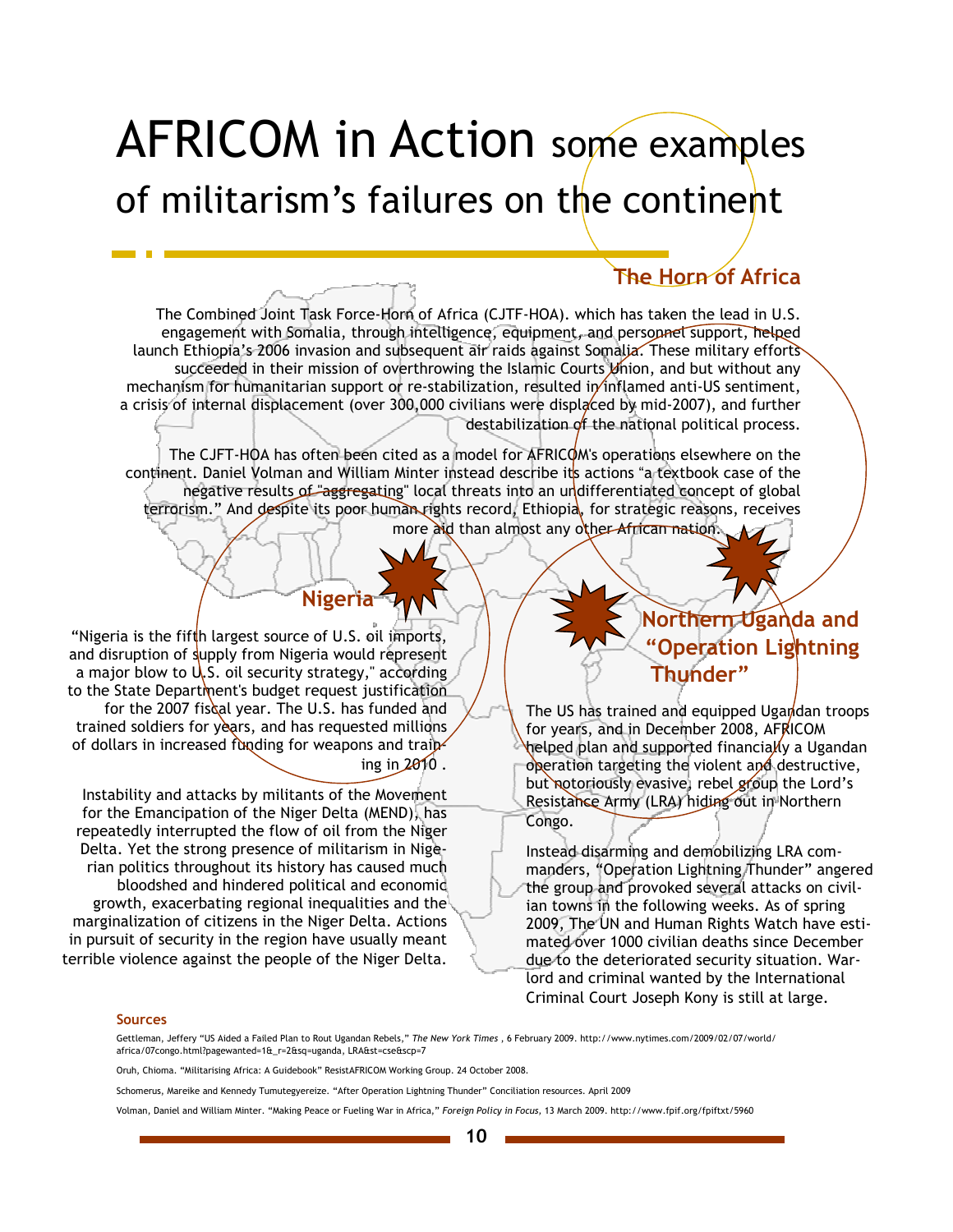# How to advocate against AFRICOM — in Congress

### Vote!

As a U.S. citizen, you are given a very special right – the right to cast a ballot! If you don't like what your Representative or Senator is saying on Africa, you can choose not to re-elect that person to office. Make sure they are voting for YOU!

So maybe you voted for the person you thought would be against militarization in Africa, but it turns out that they aren't. Or maybe you're new to these issues and haven't had a chance to vote your ideas onto Capitol Hill, but discovered that your representative doesn't do anything on Africa policy. Don't look at it as a disappointment; look at it as an opportunity! Now it's your turn to educate them about the dangers of militarization and why you think they should work to rebalance our foreign policy away from the military and toward diplomacy.

Or, maybe your representative is already working to downsize our defense system. If that's the case, they need your support! It's not easy for members of Congress to work against the current, so it is important for them to know that they have constituent support.

Whatever the case, it is important that you LET THEM KNOW how you feel about AFRICOM!

### Let your representatives know!

First, know who your representatives are. To find out, go to www.congress.org for your senators and www.house.gov for your house representatives.

There is no comprehensive list of all votes placed on African issues for each representative, so you may have to do some searching. A good place to start is with your representatives' website. Explore their stances on issues and see if you can find anything under the headings of "foreign policy" or "humanitarian aid" or something of the sort. This will usually give you a clue as to how they swing on issues relating to developing countries and Africa.

Another great place to start is http://thomas.loc.gov/, the Library of Congress website. Here you can type in a keyword (i.e. "Africa" or "defense") and find bills relating to it. Often, the introducers of the bill will be included in the text. OpenCongress.org (www.opencongress.org) runs a similar service and is helpful in finding related bills.

### How to contact your representatives:

Once you've discovered their stance, contact them and let them know how they're doing! They won't know to vote differently unless you tell them to, so write, call, and visit. Even if you like their work, be sure to let them know. Visiting shows that this issue is incredibly important to you, so if you have the time, be sure to schedule an appointment at your representative's district office. It's easy, and they always love hearing from constituents! A handwritten letter also shows that you are invested in the issue, but not quite as much as a visit. Calling comes in third, but is still incredibly important.

See the next few pages for advice!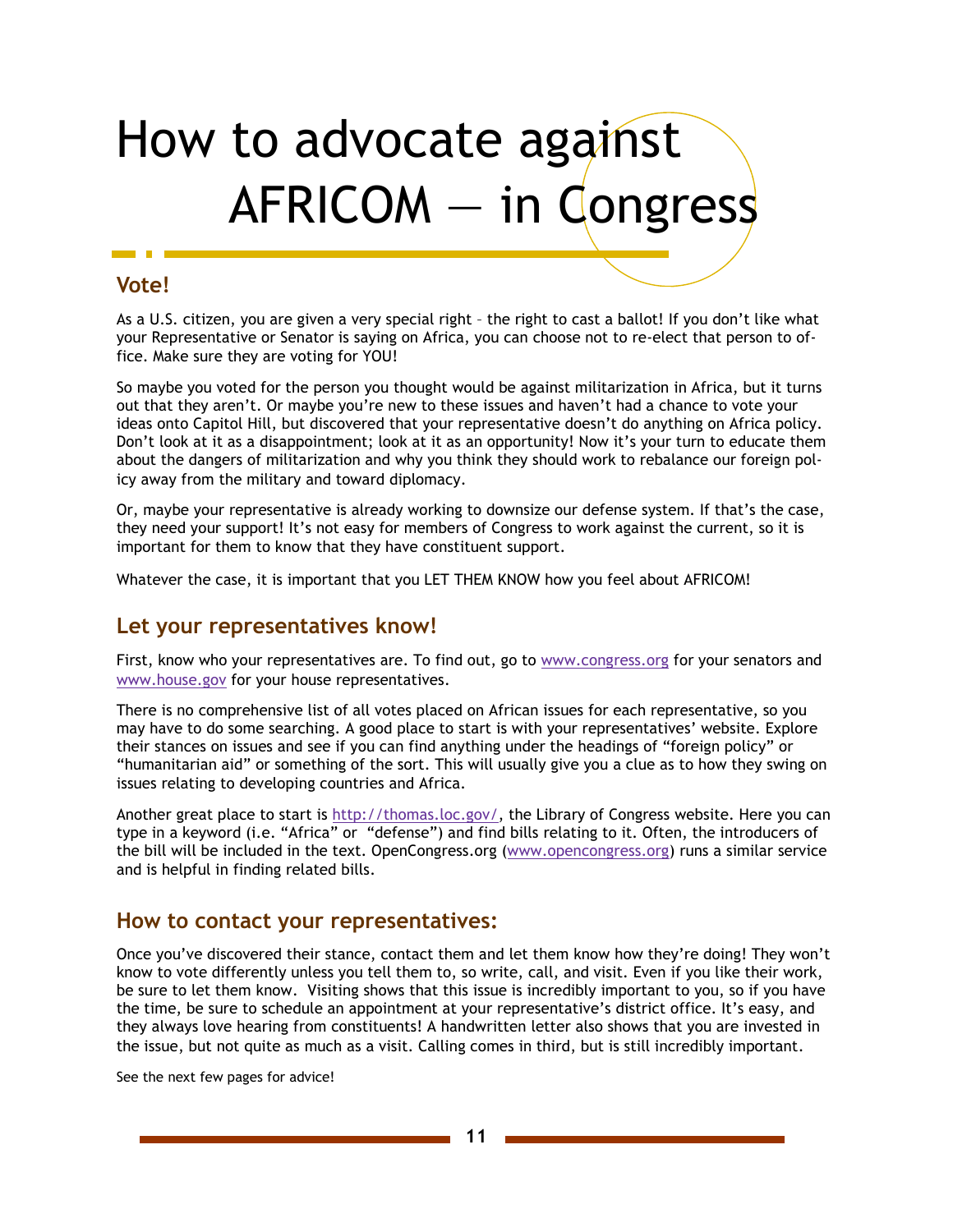# Advocate in Congress: Sample Letter to Representatives

The Honorable Senator/Representative [your Senator or member's name] United States Senate/House of Representatives Washington, DC 20515/20510

[Date]

Dear Congressman [your Senator or member's name],

As your constituent, I am writing to express my concern over the further militarization of Africa through the U.S. Africa Command (AFRICOM) and its missions. As someone who cares deeply about peace, security, and development on the continent, I hope to see a shift away from the U.S. military as a responder to Africa's crises and toward development and diplomacy as the only means of achieving lasting stability.

Throughout history, and particularly during the Cold War, the U.S. armed and trained proxy armies in Africa who then went on to commit terrible crimes against civilians. As I look at the current defense budget and the pattern of military spending, I fear that we are allowing history to repeat itself. The U.S. currently 'trains and equips' many armies in countries whose leaders are undemocratic or have committed human rights abuses. In the Democratic Republic of the Congo (DRC), U.S.-trained soldiers are raping civilians; in Chad, U.S.-trained soldiers have defected and joined rebel groups; in Nigeria, U.S.-funded and trained soldiers enact terrible violence against the people of the Niger Delta. It is simply inexcusable that the U.S. spends millions of dollars per year on tools of war in Africa and yet the State Department and USAID cannot find the money to adequately do their jobs.

Furthermore, AFRICOM has proven to be disastrous in places like the DRC where the U.S.-backed "Operation Lightning Thunder" not only failed to complete its mission of disarming and demobilizing high commanders in the Lord's Resistance Army (LRA), but also left a trail of death and displacement in its wake.

Considering AFRICOM's missions thus far and their locations on the continent, it is clear that AFRICOM is designed to meet U.S. needs – oil and counterterrorism. Although it is legitimate that the U.S. acts to protect its citizens, I could never condone such action if it put other people's lives at risk. An increased U.S. military presence in Africa clearly puts the lives of Africa's civilians in jeopardy.

In short, I ask that you vote to decrease military spending in Africa and around the globe, accompanied by an increase in spending for development and diplomacy. Train and equip programs should be prohibited in undemocratic countries such as Uganda and Nigeria, and the U.S. should seek to expand its green energy options so as to reduce our reliance on foreign fuel.

I will continue to follow this issue and hope that you will act in favor of peace, development, and true stability in Africa.

Thank you,

[your name]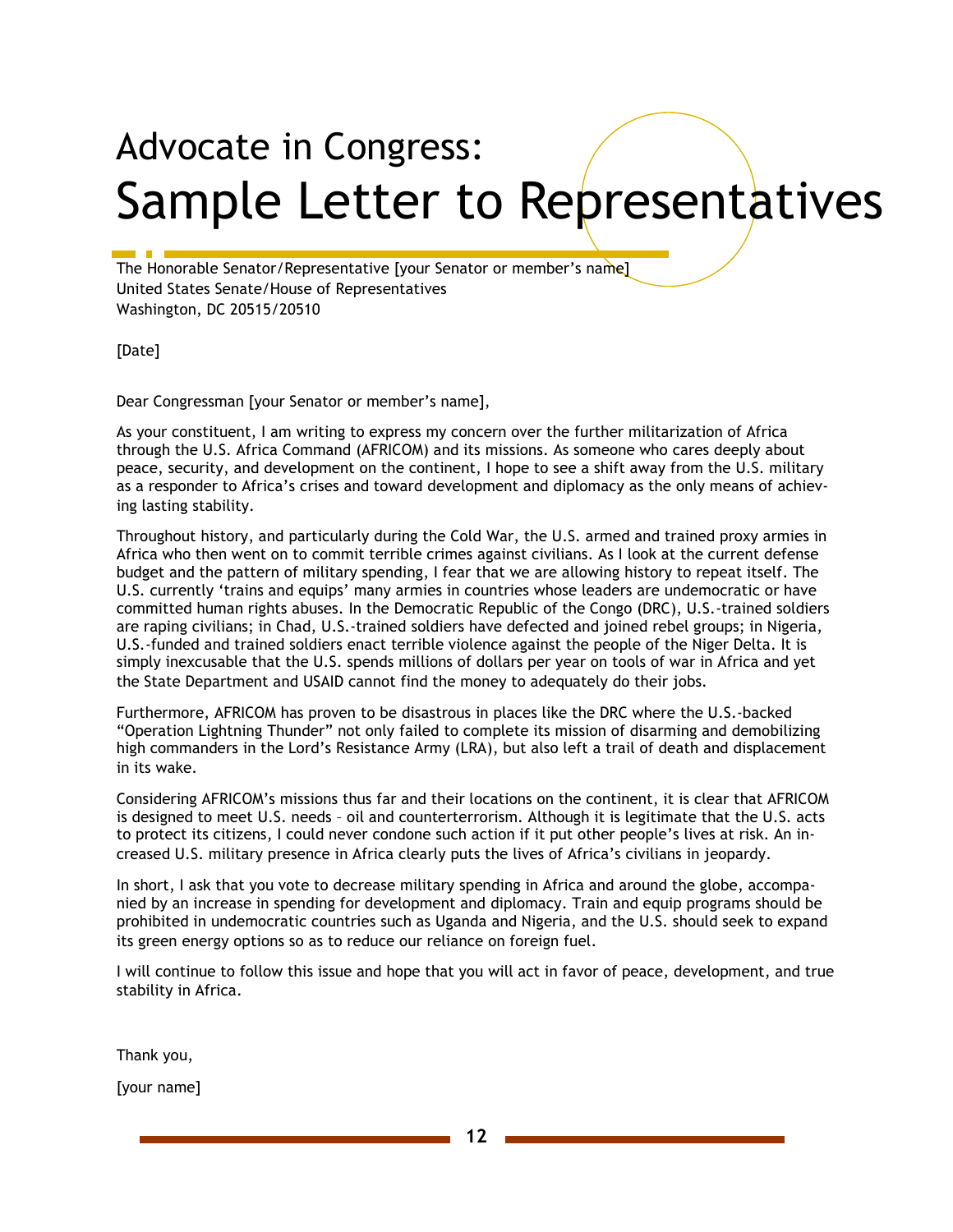## Advocate in Congress: Calling and Visiting

### Call your representatives!

Each Senator and Member of Congress has a website with contact information for your district as well as Washington, DC. In Washington, your elected officials can be reached through the Capitol Switchboard at 202.224.3121. When calling:

- Introduce yourself and mention that you are a constituent. You will most likely speak with a desk attendant.
- State your request and supporting reasons. (If applicable, cite the specific bill number.)
- Ask specifically, "Can I count on Senator/Representative\_\_\_\_\_\_ to support this bill/issue?"
- Remember to express your thanks and follow up with emails or phone calls for updates.

### Visit your representatives!

The most effective way to get your message across to policymakers is to schedule a face-to-face visit with them or their staff members in their home district offices. These visits are incredibly important in establishing relationships and ensuring that your voice is heard.

- When making an appointment, indicate the issue you plan to discuss. Prepare yourself and your group by researching the lawmaker's voting record and organizing an effective presentation with facts to back up your argument.
- During the visit, deliver a clear and concise message. Personalize the issue by letting them know why it is so important to you. Offer solutions that are doable and be specific about the ideal outcome. Be patient and passionate; don't react angrily even if you don't get the response you want to hear. Always remain polite.
- After your visit, continue to build a relationship by sending a thank-you letter or email to the legislator or staffer for spending time with you. Let them know that you will be following the legislator's actions to ensure that your concerns are upheld in Washington.

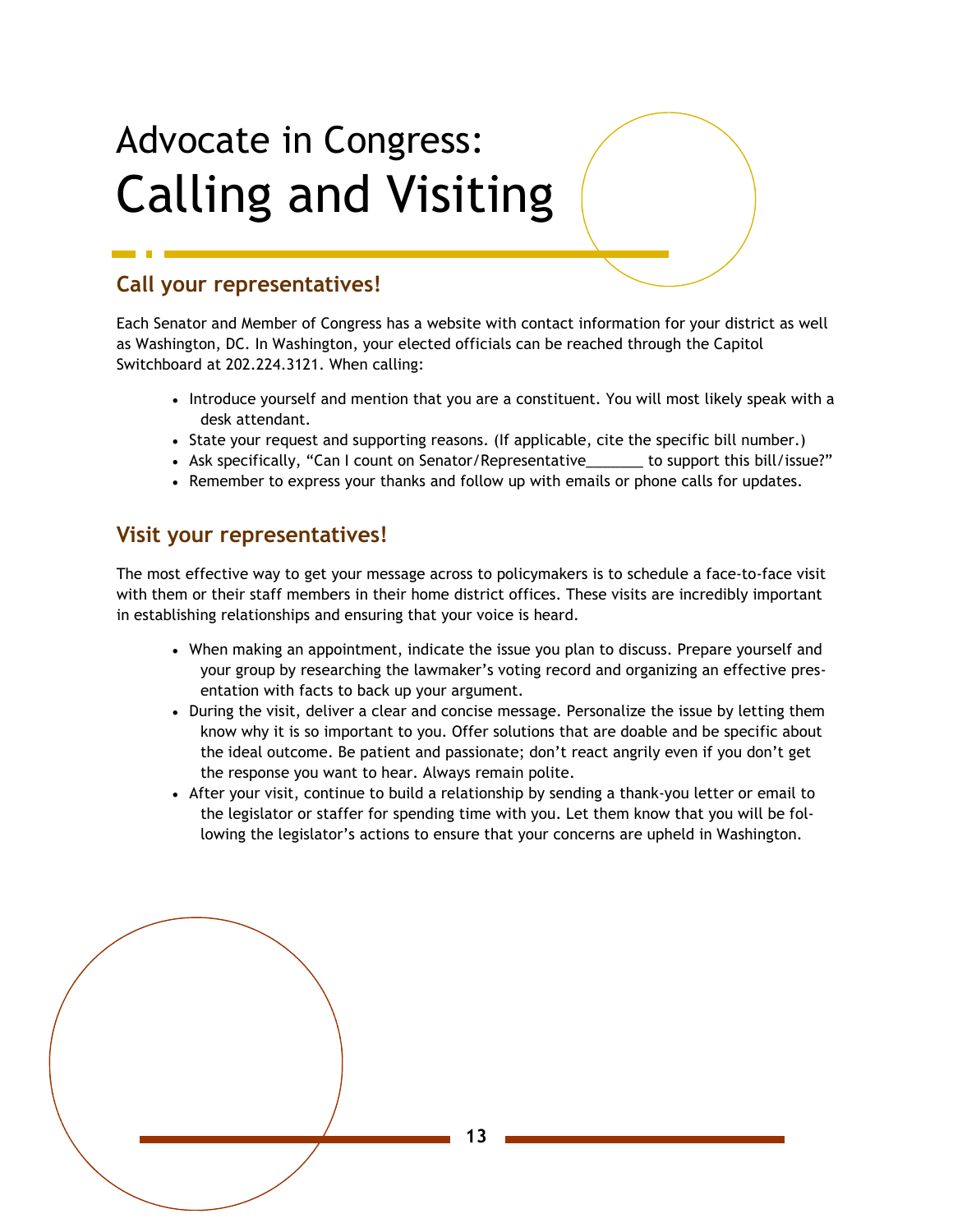# How to advocate against AFRICOM — Take Action!

### Advocate with the White House

Because the President is also the Commander in Chief, it is important that President Obama hears your concerns about the militarization of Africa. Although Congress votes on funding, the major decisions stem from the White House.

So, just as you do with Congress, write and call! It is more difficult to visit with someone in the Executive Branch, so be sure to get a letter in to President Obama.

### Get involved!

- Consider donating to peace groups such as Africa Faith and Justice Network (www.afjn.org), the Institute for Policy Studies (www.ips-dc.org), Friends of the Congo (www.friendsofthecongo.org), Africa Action (www.africaction.org), TransAfrica Forum (www.transafricaforum.org), and the American Friends Service Committee (www.afsc.org) all of whom work on AFRICOM issues. Donations to these groups go a long way to support efforts to resist AFRICOM. Or, many organizations have email-alert systems that let you know when your voice can join with those of many other concerned individuals to let policymakers know what they can do. get plugged in to their e-mail networks to learn about ways you can help.
- Boycott oil companies who have been involved in abuses in Africa, often requiring military intervention. Don't buy gas from Shell or Chevron and send letters to their corporate executives telling them why you are boycotting their industry.
- Write letters to the editor of newspapers or magazines that publish pro-AFRICOM voices to express a dissenting view. See advice for how to get your letter to the editor published at http://www.bread.org/get-involved/in-the-media/how-to-write-a-letter-to-the-edi.html.

### Stage an Event!

- Host a forum, lecture, teach-in, or panel discussion for your community, church or school that addresses AFRICOM. You can look for knowledgeable individuals with insights and experience related to foreign policy and Africa within your community, or you can bring an outside speaker, recommended to you by others or found through your research. Be sure to extend your invitations to many different groups and churches. If you are interested in hosting a speaker, feel free to contact AFJN and we will do our best to recommend someone.
- Stage a protest. Choose a relevant location, such as outside policymakers offices, and time your protest around a relevant event or key upcoming policy decisions, or in response to a harmful military operation.
- Organize a vigil: Bring members of your church or community together to call attention to the impact of a militarized US foreign policy.
- See the following page for more information on organizing a successful event!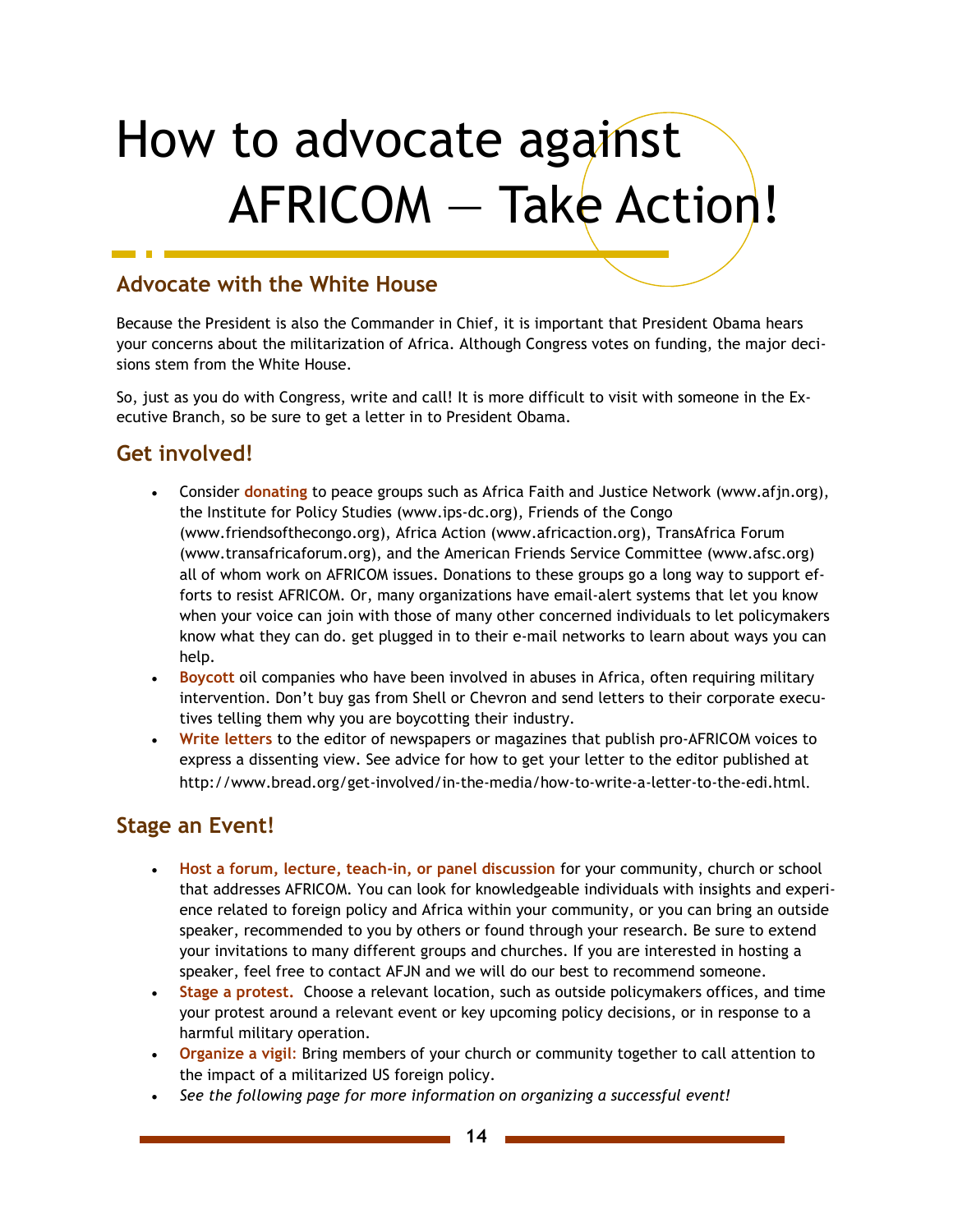# Staging a public event!

Thanks to Sojourners (www.Sojo.net) for providing this informative text, also published in AFJN's Northern Uganda Faith and Action kit

Here are some steps for how to organize a successful and effective event:

- Establish a small planning committee. This committee can work within an existing organization, like a local social action or public witness committee.
- Reach out and network with other organizations, school groups, communities, churches, synagogues, mosques, and other houses of worship in the area to organize and participate. An email and a phone call can go a long way. If you decide to organize an interfaith vigil, invite people of each faith to read and pray from their own tradition and talk among the groups about how to be respectful of each tradition.
- Location, location! For a protest or a vigil, we recommend looking for sites near offices for your Senator and Representative – to see these locations, go to www.senate.gov and www.house.gov. It is useful to walk through the space where you intend to hold the event. You may need to apply for and secure a permit in advance . You should begin that process as soon as possible. Call your local police department for more information on obtaining permits.
- Create a list of necessary equipment: sound systems, megaphones or microphones, candles, programs, sign-in sheets, podium, and signs. You'll need to find someone who can provide these.
- Publicize, publicize, publicize! Consider taking out an advertisement in a local paper or other news source, writing a letter to the editor announcing the event, and listing it in bulletins of local houses of worship. Post and pass out fliers in public spaces like bus stops, subway stations, Laundromats, stores, restaurants, and community centers. Ask permission where necessary. Write a press release to local media outlets (TV, newspapers, and radio stations) and follow up with appropriate reporters (see the next sheet on "Publicizing Your Event in the Media" section for details).
- E-mail or telephone friends, colleagues, and local leaders the day before the event to remind them to attend.